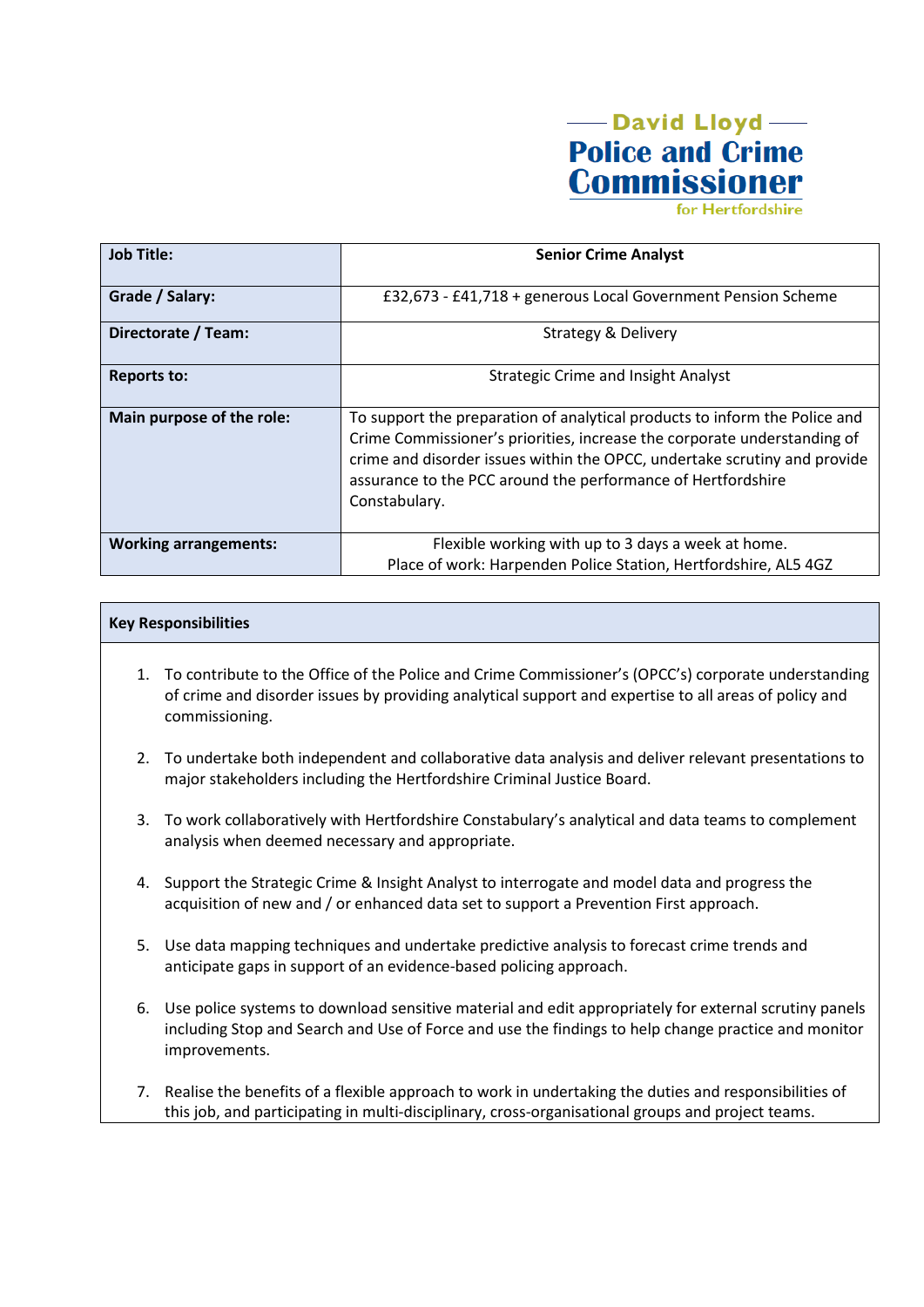| Accountability   |                        |  |
|------------------|------------------------|--|
| <b>Financial</b> | <b>Line Management</b> |  |
| None             | None                   |  |

#### **Technical Requirements**

- Hold a university degree or have 3 years relevant experience.
- Good working knowledge of crime and disorder issues and experience of working in a related environment.
- Excellent numerical and analytical skills and experience of statistical methodologies and crime analysis techniques.
- Be proficient and confident using Microsoft packages to produce spreadsheets and PowerPoint presentations.
- Demonstrate an understanding of partnership working and collaboration across political and organisational boundaries and an ability to network with a range of local and national organisations.
- Ability to engage, communicate and consult with stakeholders working at all levels and in complex and sensitive contexts.
- Ability to work accurately and independently, to manage demands of own workload and to use own initiative to identify areas for improvement.

#### **Other Requirements**

- The post holder will be subject to enhanced police vetting (NPPV3) to access police systems and databases.
- The post holder must have their own vehicle and be able to travel independently to attend meetings across the county and to neighbouring forces.
- The post holder will be required to undertake training as and when required.
- There is a requirement for the post holder to meet the probationary objectives set.
- The post holder will be expected to comply with Health and Safety requirements.

# **Person qualities/ Behavioural quantities**

#### **We are emotionally aware**

I consider the perspectives of people from a wide range of backgrounds before acting. I adapt my style and approach according to the needs of the people I am working with, using my own behaviour to achieve the best outcome. I promote a culture that values diversity and encourages challenge. I encourage reflective practice among others and take the time to support others to understand reactions and behaviours. I take responsibility for helping to ensure the emotional wellbeing of those in my teams. I take the responsibility to deal with any inappropriate behaviours.

# **We take ownership**

I proactively create a culture of ownership within my areas of work and support others to display personal responsibility. I take responsibility for making improvements to policies, processes, and procedures, actively encouraging others to contribute their ideas. I am accountable for the decisions my team make and the activities within our teams. I take personal responsibility for seeing events through to a satisfactory